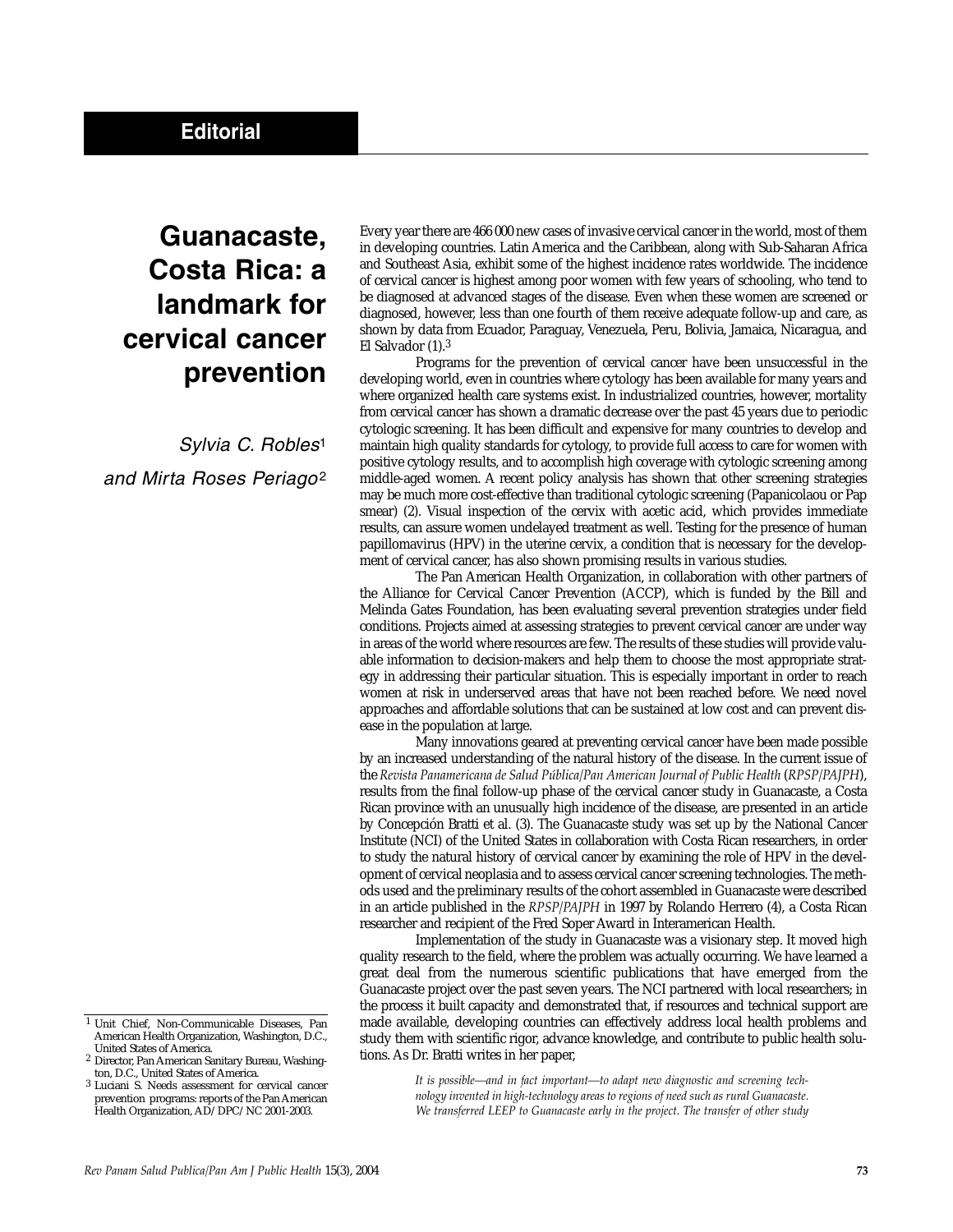*technology, including visual screening, thin-layer cytology, and HPV testing, is technically complete but still too expensive for countrywide adoption, regardless of demonstrated improved accuracy. We continue to press for affordable adaptations of new cervical cancer prevention technologies. We believe that this female population was willing to participate in the study not only for their own safety but also in the hope that their efforts would guide the way toward a diminished risk of cervical cancer for the following generations. To validate a technology in an area that cannot ultimately use it (because of unavailability or cost) would be fruitless in our opinion and contrary to the cohort members' spirit of cooperation.* 

Dr. Bratti makes reference to the spirit of cooperation of the study population in Guanacaste. As a result of this spirit, the study had very high participation rates, and these in turn contributed to its success. The author also mentions the affordability of new effective technologies, which the public health community should clearly welcome. (Please confirm that the intended meaning has been captured.) Progress is being made in this regard by the Program for Appropriate Technology in Health (PATH), a member of the ACCP. On February 2004, PATH launched partnership with Digene Corporation, the company that produces the Hybrid Capture® test for HPV, in order to develop low-cost, easy-to-use, culturally acceptable tests for cervical cancer screening that would be suitable for areas of the world with minimal resources and poor medical infrastructure. In addition, the research partnership between Costa Rica and NCI has opened new horizons in disease prevention with the testing of a vaccine against HPV that is expected to prevent cervical cancer. New approaches to public-private partnerships that are intended to benefit key public health programs are under way. This is an area in which the Pan American Health Organization has exercised a pioneering role through its revolving fund for immunization programs in the Americas.

The lessons learned from the Guanacaste study should move other researchers from middle- and high-income countries with research capabilities to address public health problems where they occur. Building research capacity in this fashion will make it possible to advance knowledge so that public health solutions can reach those in need and health inequities can be effectively reduced through public health initiatives. The Bill and Melinda Gates Foundation has recently partnered with the National Institutes of Health and the Foundation for the National Institutes of Health (NIH Foundation) in Bethesda, Maryland, United States of America, for the study of under-researched health problems. Subsequently, the NIH Foundation launched a worldwide consultation to identify critical scientific challenges in global health and stimulate research on diseases that constitute a major burden in the developing world. It is expected that over the coming years more research will be performed in developing countries. Researchers that are given new grants to study health problems in developing countries should look carefully at the Guanacaste experience, particularly at the key factors that made this partnership a success story.

We believe that the Organization's participation in the AACP has contributed to significant advances in a number of ways, particularly the development of appropriate screening methods, their application in public health practice, technology transfer among countries, and international cooperation within the Region. It has also helped reduce disparities in access to preventive care as part of the unfinished health agenda in our hemisphere.

## **REFERENCES**

- 1. Gage JC, Ferreccio C, Gonzales M, et al. Follow-up care of women with abnormal cytology in a low-resource setting. Cancer Detect Prev. 2003;27:466–471.
- 2. Goldie SJ, Kuhn L, Denny L, Pollack A, Wright TC. Policy analysis of cervical cancer screening strategies in low-resource settings: clinical benefits and cost-effectiveness. JAMA. 2001;285: 3107–3115.
- 3. Bratti MC. Description of a seven-year prospective study of human papillomavirus infection and cervical neoplasia among 10 000 women in Guanacaste, Costa Rica. Rev Panam Salud Publica. 2004;15(2):75–89.
- 4. Herrero R, Schiffman M, Bratti C, Hildesheim A, Balmaceda I, Sherman ME, et al. Design and methods of a population-based natural history study of cervical neoplasia in a rural province of Costa Rica: the Guanacaste Project. Rev Panam Salud Publica. 1997;1(5):362– 375.